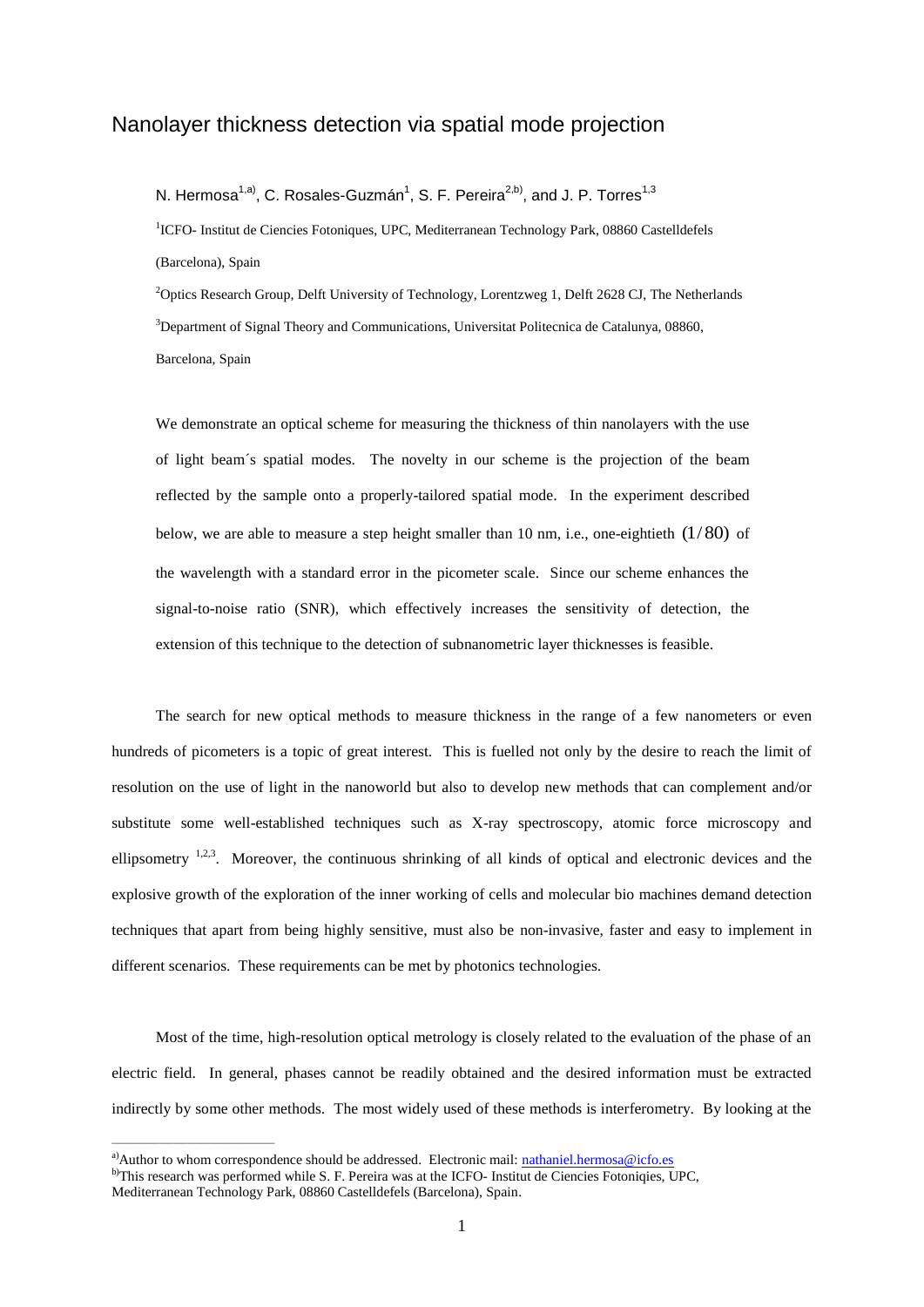intensity produced at the output port of an interferometer, the relative phase can be measured and consequently, the relative thickness of a layer. Hugely small global phase differences between two independent beams up to  $\sim 1 \times 10^{-7}$  rad can be detected <sup>4</sup>. The detection of small structures, such as a step<sup>5</sup>, is more cumbersome since the reflected beam contains a spatially-varying phase instead of a global phase which should be resolved.

A major problem in interferometry is the presence of uncontrollable disturbances that can also introduce phase differences. This is especially critical when tiny phase changes are being measured. A way to circumvent this problem is by using a common path interferometer (CPI)  $6.7$  where an unperturbed part of the beam acts as a reference beam and travels the same path as the signal beam. CPI has been used extensively in quantitative phase measurements since Dyson's seminal paper in  $1953<sup>8</sup>$ . A CPI scheme at quadrature condition (i.e, the phase difference between the reference and signal beams is centered around  $\pi/2$ ) is very sensitive to minute changes in the phase of the signal beam <sup>9,10</sup>. At this condition, CPI provides a linear relationship between the observed intensity modulation and the change in the optical phase that induces the intensity change.

One successful application of CPI at quadrature condition is in spinning-disk interferometry (SDI)<sup>9,10</sup>. SDI is used primarily in micro immunoassay wherein specific antigens attach to engineered substrates that fulfil the quadrature condition. Unfortunately, the need to fulfil the quadrature condition may limit the use of SDI since the phase ultimately depends on the wavelength, the thickness and the index of refraction of the substrate. Moreover there are situations where the quadrature condition cannot be achieved easily, such as when the required wavelength is either not available or might damage the sample.

In this letter, we put forward a novel way to circumvent this limitation. The key point of our approach is to project the reflected signal onto appropriately tailored spatial modes (*spatial mode projection*) before its power is measured. Instead of engineering surfaces or constructing spokes or ridges such that the quadrature condition is met that condition is passed on to the mode projection detection system. We demonstrate this method in an experiment where we measured a step height that is  $1/80$  of the wavelength with a standard error in the range of picometers. We also show that the power of the beam upon projection has a linear dependence with tiny height changes for any substrate with an appropriate mode. Moreover by means of spatial mode projection, the signal-to-noise (SNR) is improved compared to standard SDI. We briefly mention here that there are other optical methods which use the difference in total power detected between light that are reflected with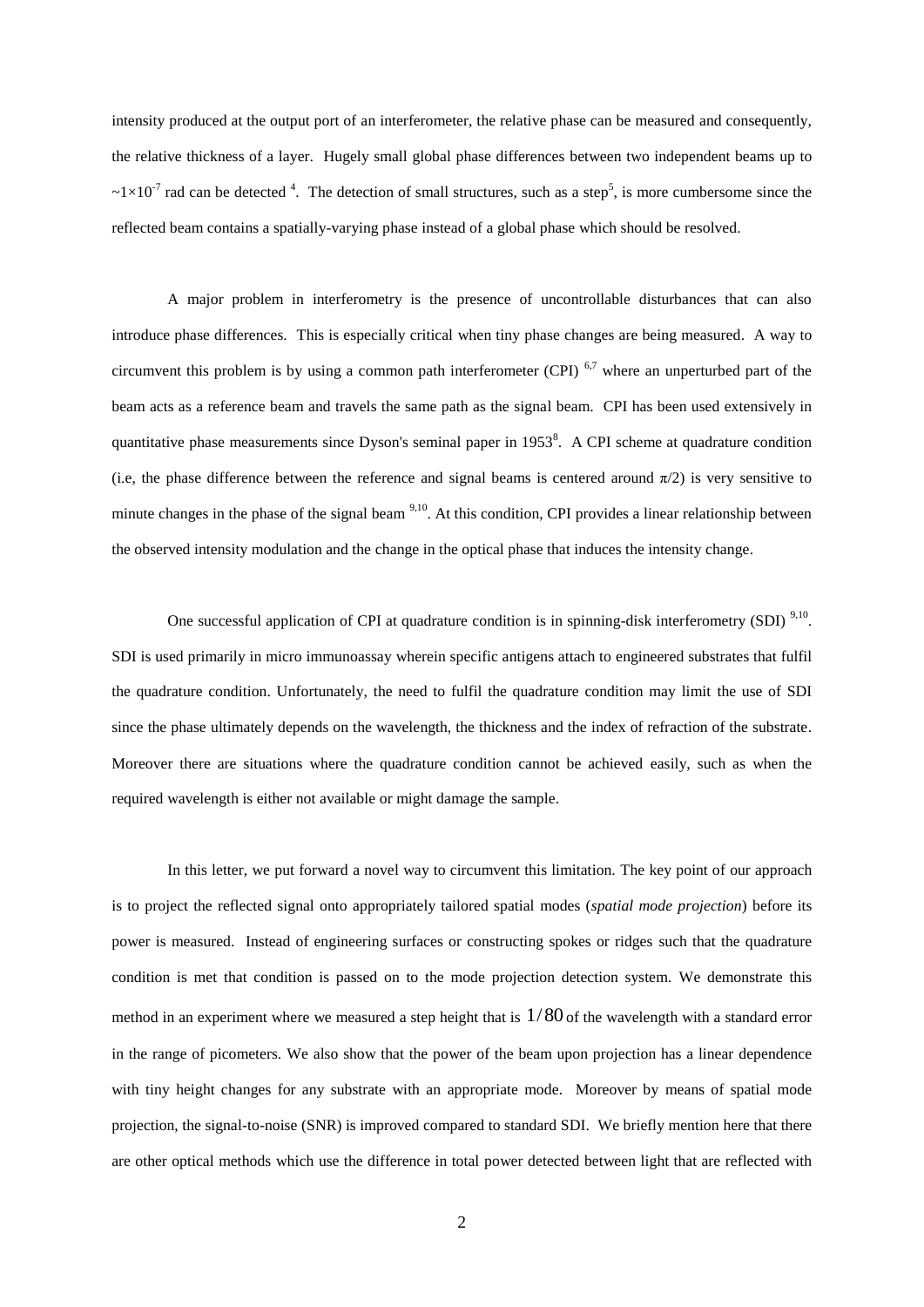and without the sample to infer the thickness and refractive index of multilayers $11$ . However, these methods are highly sensitive to the optical characteristics of the substrate and these do not work for low-loss highly reflecting samples.

In our scheme, the detected signal  $P$  can be written as

$$
P = \eta \int r(x, y) E_i(x, y) U(x, y) dx dy
$$
\n(1)

where  $\eta$  is the detection efficiency,  $r(x, y)$  is the reflection coefficient,  $E_i(x, y)$  is the incident electric field and  $U(x, y)$  is the spatial mode we project onto. This projection can be efficiently made with diverse optical devices such as computer-generated holograms in spatial light modulators or liquid crystal switchable plates. The selection of mode to project onto the reflected light depends on the geometry of the sample. For simplicity, but without any loss of generality, we use a step sample in all our experiments. We define a step as a sharp discontinuity of height  $h$  of the reflecting surface.

When a Gaussian mode illuminates a step, the most appropriate modes for projection are also Gaussian modes of the form

$$
U(x, y) \sim \exp\left(-\frac{x^2 + y^2}{w_0^2}\right) \qquad x \le 0
$$
  

$$
U(x, y) \sim \exp\left(-\frac{x^2 + y^2}{w_0^2}\right) \exp(i\Delta\varphi) \qquad x > 0
$$
 (2)

where  $W_0$  is the waist of the beam and  $\Delta \varphi$  is the relative phase difference between the two regions of the modes with which we project onto. When a Gaussian beam reflects from this sample and is projected on the mode given by Eq. (2), the normalized detected intensity is given by

$$
P_{-\Delta\varphi} = \frac{1}{2} (1 + \cos(\delta + \Delta\varphi))
$$
\n(3)

where  $\delta$  is related to the height of the cliff as  $\delta = 4\pi h/\lambda$ . Note that Eq. (3) is derived when the discontinuity in the phase of the mode coincides with the position of the cliff. We use Eq. (3) to measure samples with different step heights.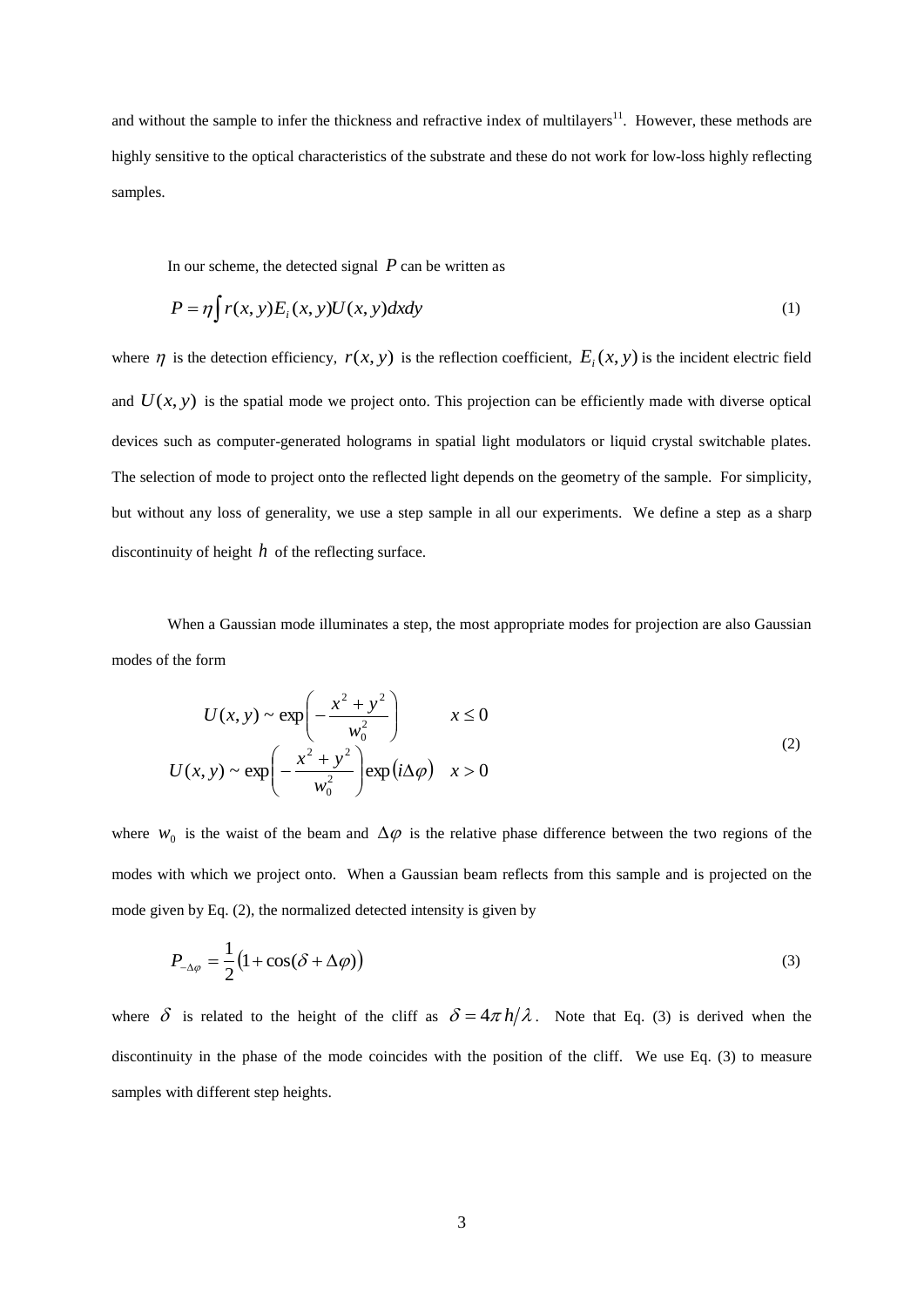The experimental setup is shown in Fig. 1. A collimated HeNe laser ( $\lambda = 632.8$  nm,  $w_0 = 1.1$ mm) is incident on a sample with a step height of  $h$ . Our samples are etched  $SiO_2$  on top of a Si wafer. We image the reflected light with a telescope onto the Spatial Light Modulator (SLM, Hamamatsu). The SLM is controlled to have a phase profile as in Eq (2). This is done by using appropriate 8-bit gray level values. Each gray level corresponds to a particular value of phase that the beam will acquire. Half of the beam acquires a phase of  $\Delta\varphi$ with respect to its other half. The beam after the SLM is then sent to the single mode fiber (SMF). The SMF is connected to a Si photodector that is attached to a lock-in amplifier system. The laser beam is chopped before the sample and its chopping frequency is used as the reference frequency of the lock-in amplifier. The chopping frequency used is 3 kHz and the integration time of the lock-in amplifier is 300 ms. The data are logged by a digital oscilloscope (DO, Agilent) to the computer. In our measurements, we have also obtained the normalized intensity  $P_{\Delta\varphi}$ , the power reflected for a phase  $-\Delta\varphi$ . This is done by switching the gray level values of the two regions of the SLM.

Figure 2 shows our experimental results for different step heights. Note the good correspondence of the experimental curve with the theoretical calculations. The values used for the theoretical curves are 0 nm, 8 nm and 31 nm, respectively. These are measured by a commercial profilometer (Alpha-Step IQ Surface profilometer). To quantify the height of the step from our measurements, we take the difference between  $P_{\Delta\varphi}$ and  $P_{-\Delta\varphi}$ . The difference of the normalized powers is given by

$$
P_{\Delta\varphi} - P_{\Delta\varphi} = \sin\delta\sin\Delta\varphi. \tag{4}
$$

Note that the step height is readily accessible with  $\sin \delta$  as  $P_{\alpha\varphi} - P_{\alpha\varphi}$  is plotted as a function of  $\sin \Delta \varphi$ . The uncertainty in the measured height comes from the standard error of the slope of the plotted line.

Figure 3 is an example of the analysis done to the experimental data. The experimental results fit nicely to the data. No fitting parameters are used. The maximum amplitude happens at quadrature  $\Delta \varphi = \pi/2$ as seen in Fig. 3(a). The measured thickness layers are summarized in Table I. The uncertainty comes from the fact that the sample is not smooth as observed in the profilometer scans (*not shown*). Moreover, we ascribe the 1.9 nm offset in our data to the existence of a nonlinear relationship between the gray level value and the phase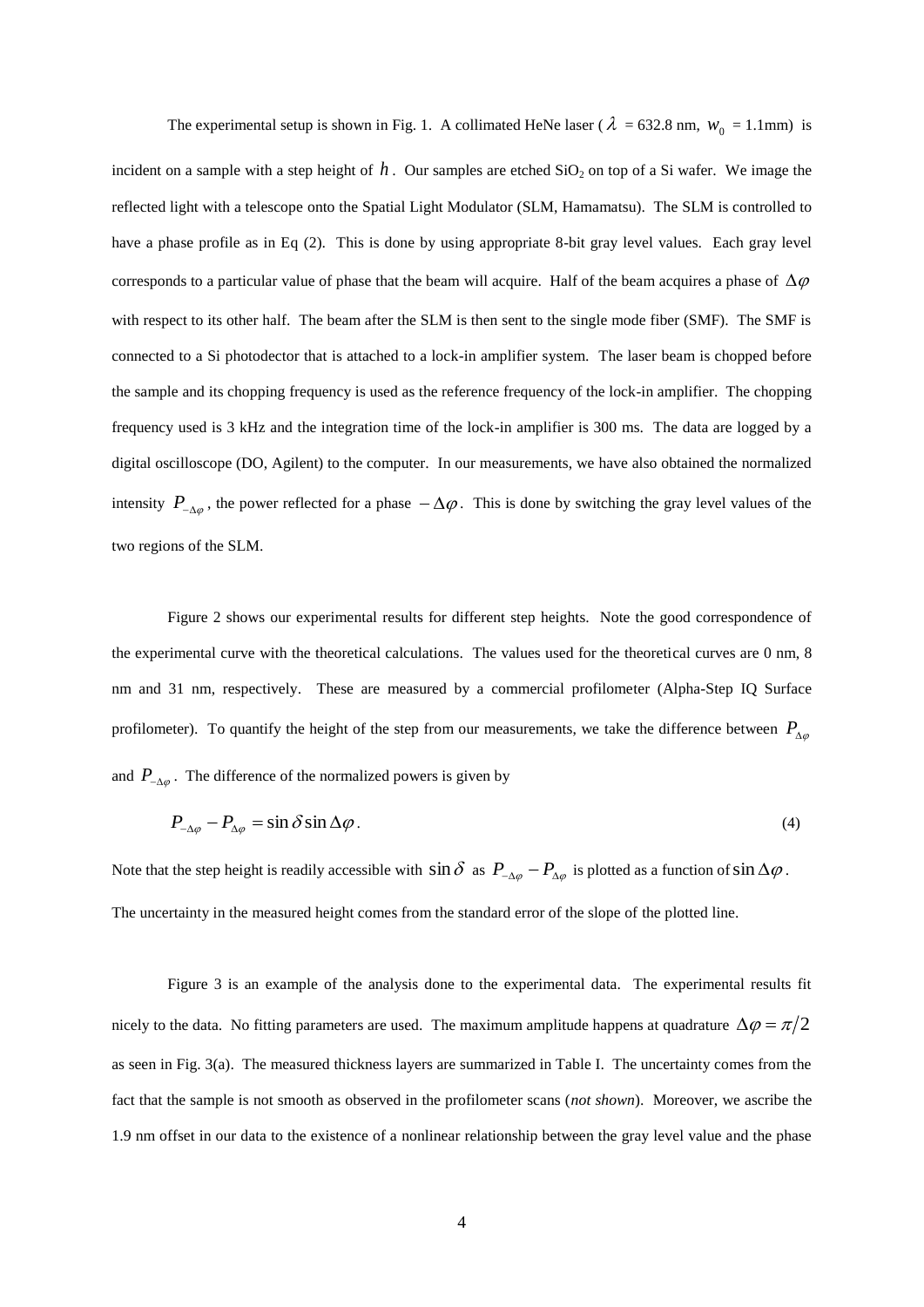introduced by the SLM near  $\pi$  which we found during initial calibration of the SLM (see for example the difference in the line fit with the theoretical line in Fig 3(b) near  $\pi$ ).

As in the SDI, the maximum sensitivity in our scheme happens at the quadrature condition. The main difference, however, is the detection scheme. Consider for example a step geometry that fulfils the quadrature condition with a thin layer sample placed on top of the step. The system is illuminated by a Gaussian beam with beam waist  $w_0$  and power  $P_0$ . The signal of interest is the normalized differential signal  $P_1 - P_2$  where  $P_1$ and  $P_2$  are the power of the detected signal from the step with and without the thin layer. In the SDI, there is an optimum area of detection that gives the maximum value of  $P_1 - P_2$ . Increasing the area of detection decreases  $P_1 - P_2$ . In the mode projection scheme on the other hand, the total power of the projected signal is measured and hence, the power does not depend on the detection area. More importantly, given the proper choice of mode the signal-to-noise ratio will be higher. In the step geometry considering shot-noise condition, the SNR ratio is enhanced by ~ 2 dB compared to SDI when using spatial mode projection with  $\Delta \varphi = 0$ .

The importance of the quadrature condition is the large linear change in the differential signal produced by a tiny layer if the substrate is at quadrature. When the system is not at quadrature, the differential signal is diminished dramatically. This is not an issue in the scheme we present here as spatial modes can be easily engineered such that the linear dependence of the normalized differential signal  $P_1 - P_2$  is preserved for any optical height  $h/\lambda$ . We show this for a thin layer on top of a flat substrate (inset Fig 4). In this case, the SDI will not work since the thin layer is on top of a substrate that does not meet the quadrature condition. In our scheme we can re-introduce the quadrature condition on the mode. Fig. 4 shows the differential signal when the reflected signals are projected onto Gaussian modes with different phase steps. Notice that at  $\Delta \varphi = \pi/2$ , the differential signal is linear with the height of the layer at the same time giving the maximum differential signal. On the contrary,  $\Delta \varphi = \pi/4$  and  $\Delta \varphi = 0$  do not give optimal differential signals. This is what we observe in our experiment (Fig. 3(a)). We note however that similar to SDI, the lateral resolution of our technique is diffraction limited.

The measurement of subnanometric steps requires the detection of small power differences  $P_1 - P_2$ . In our scheme, a normalized height  $h/\lambda \sim 10^{-4}$  and an initial laser power of 1 mW would give a differential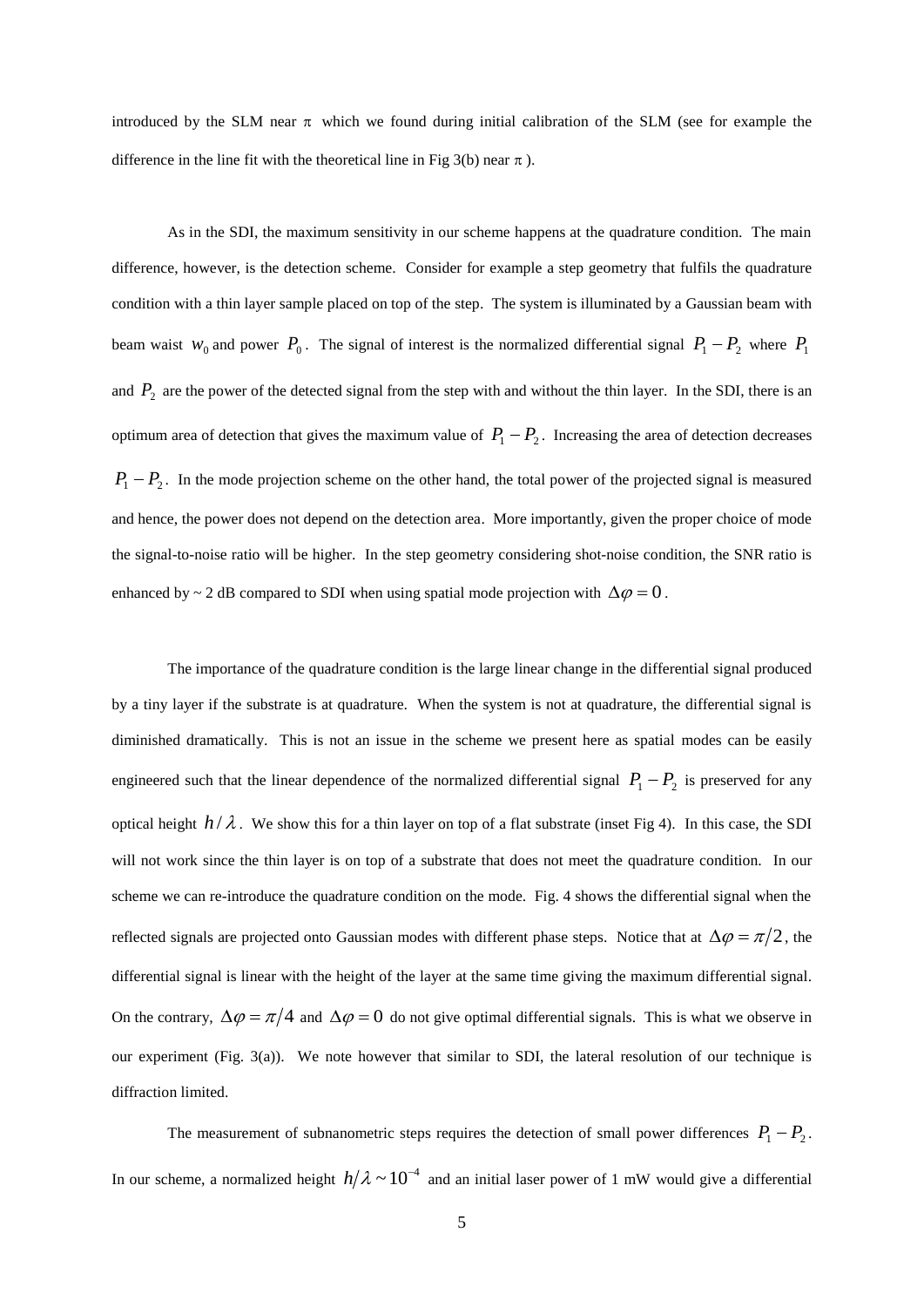signal of  $\delta/2 \sim 600$ nW. This differential signal can be detected in principle. One can use the intensity measurement method by Freudiger et al.  $^{12}$ , where a high frequency detection scheme is used to get rid of lowerfrequency laser noise, thus allowing the detection of a fractional power losses of up to  $\sim 10^{-7}$ . The signal–to– noise ratio is  $S/N = \delta/2\sqrt{2\pi E \lambda}/2\hbar c \sim 14 \text{ dB}$  in our scheme using the parameters above.

In conclusion, we have demonstrated that extremely small step heights can be measured without the need to impose stringent conditions on the substrate by using spatial mode projection in a common path interferometer. We have measured a layer thickness as low as 9.7 nm with a standard error of 170 pm in our experiment. Moreover, we have shown that our scheme enhances the sensitivity of detection and hence, can also be used for subnanometric step height measurements.

This work was supported by the Government of Spain (project FIS2010-14831 and the program Excelencia Severo Ochoa), the European project PHORBITECH (FET-Open grant number: 255914), and the Fundacio Privada Cellex Barcelona. S.F.P. is grateful to ICFO for hosting her 6-month stay. Johan Osmond did the profilometry measurements.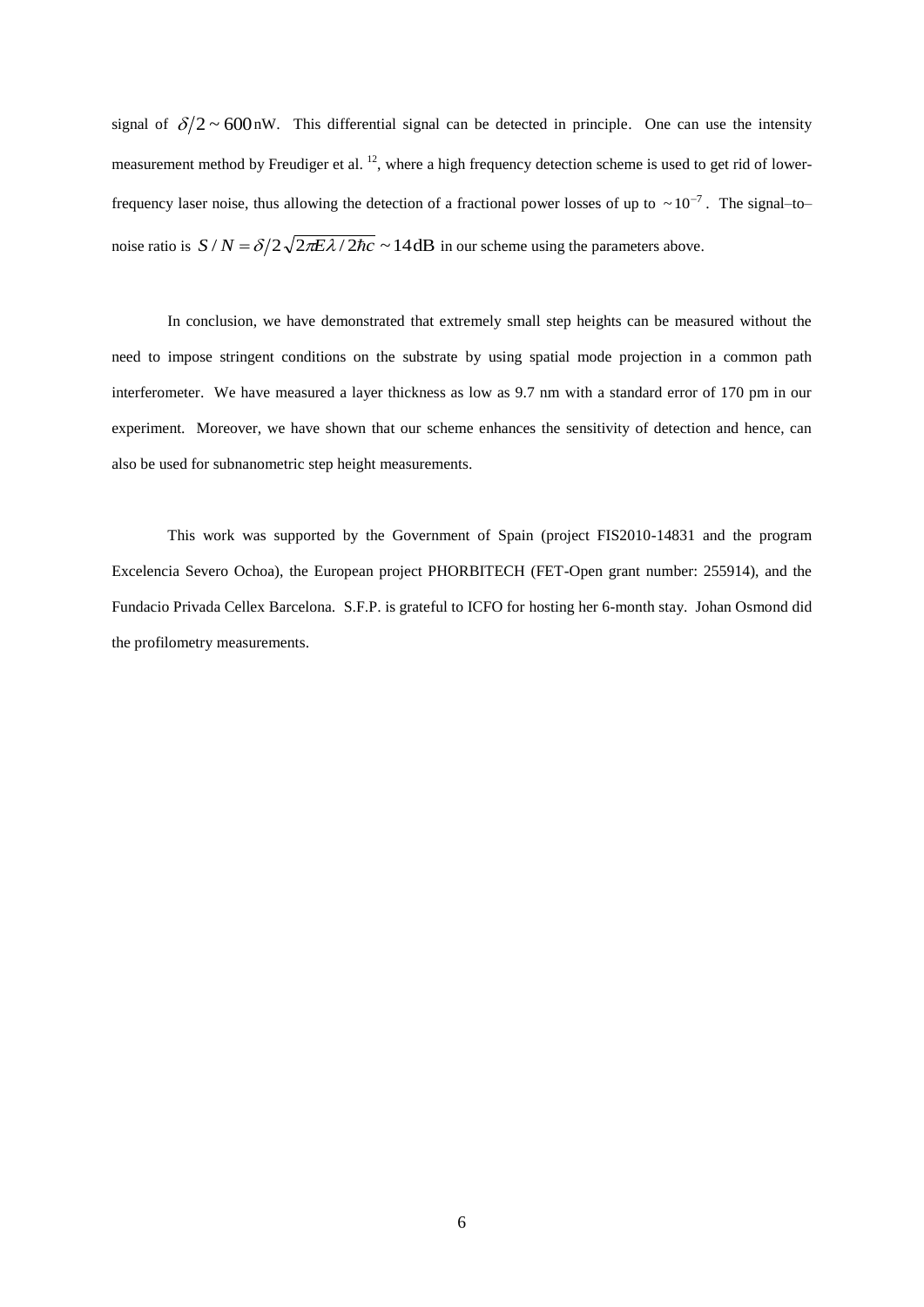

FIG 1. (Color online). The experimental setup. A HeNe laser beam impinges perpendicularly to the sample (the diagram of the sample is exaggerated). The reflection from the sample is then projected onto an SLM where a desired phase is encoded. The resulting beam is sent to a single mode fiber. A lockin amplifier with a chopper is used to lessen technical noise. *See text for details.*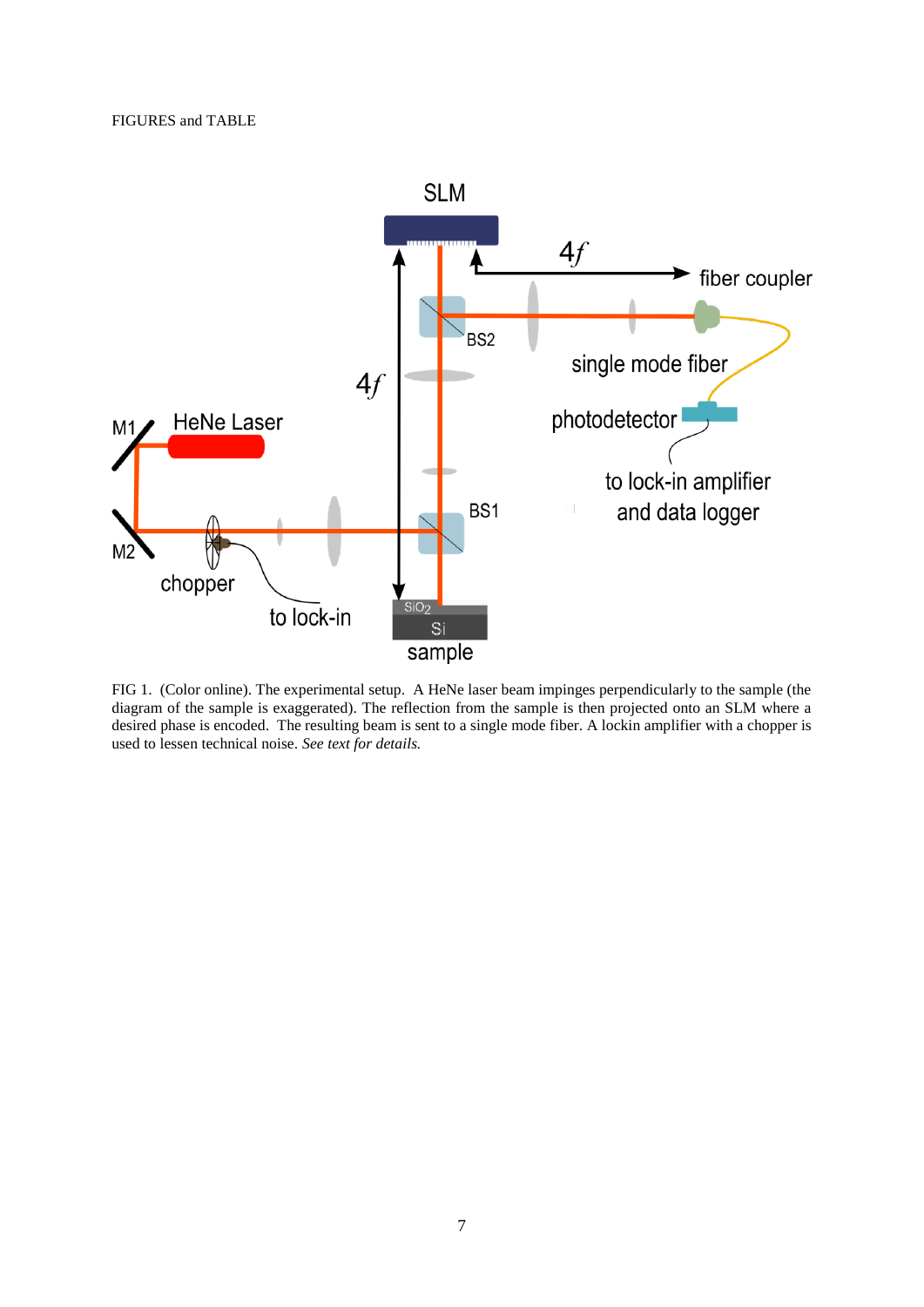

FIG 2. (Color online) Normalized intensities for P when projected onto a mode of phases  $\Delta\varphi$  and  $-\Delta\varphi$  for different heights: (a) 1.9 nm for sample 1, (b) 9.7 nm for sample 2 and (c) 29.0 for sample 3. All measurements have standard error of 0.2 nm. The measurements based on the experimental data is discussed in the text. Theoretical curves where calculated based on the measurement done with a commercial profilometer.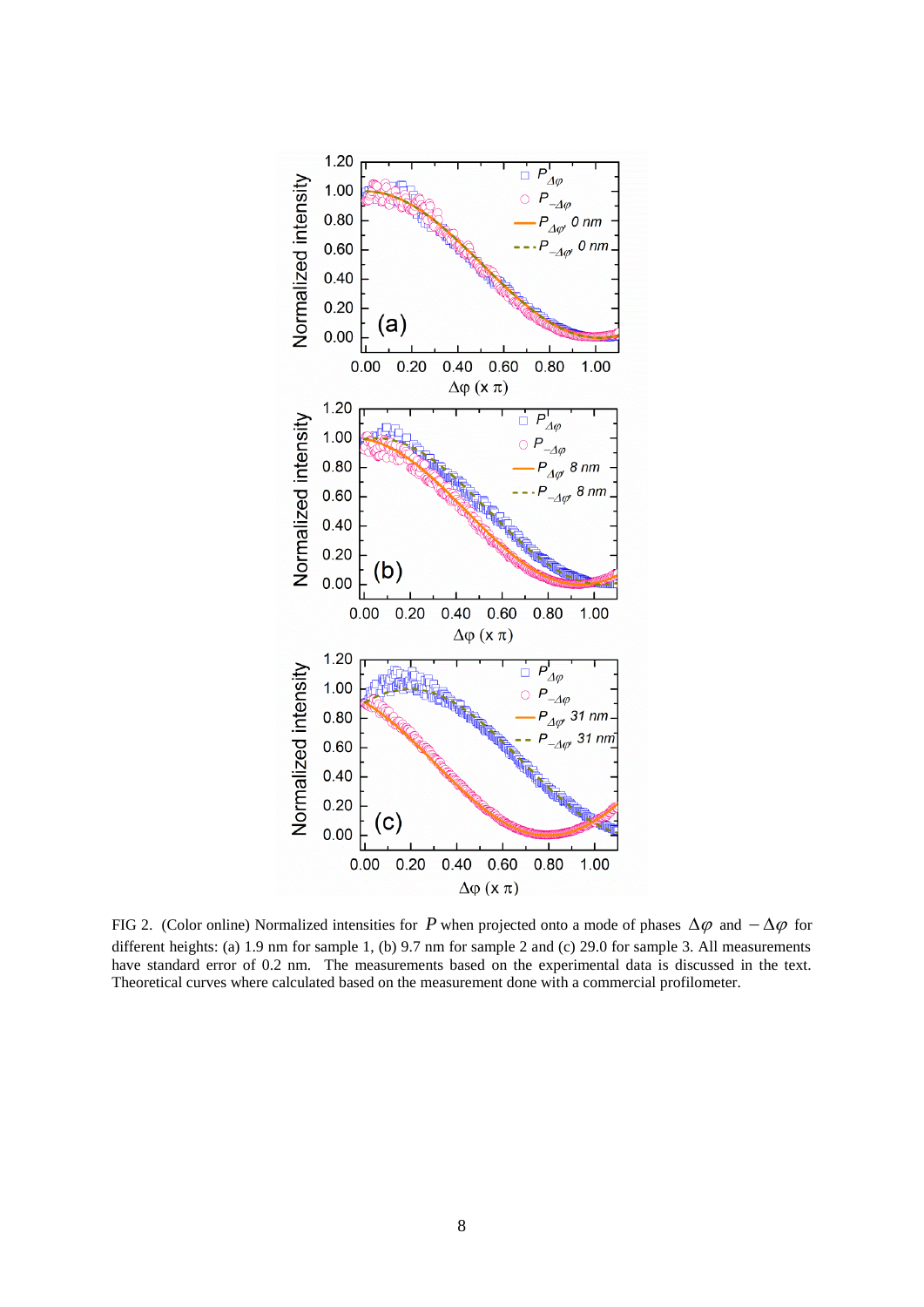

FIG. 3. (Color online) Typical data for analysis. (a) Normalized power difference  $P_{\alpha\varphi} - P_{-\alpha\varphi}$  as a function of  $\Delta \varphi$ . (b) The difference as a function of  $\sin(\Delta \varphi)$  is linear as described by Eq. (4). Line fit is from the calculated height (dashed line) and from theoretical calculations (solid line). For all plots, the theoretical curve is calculated from a cliff height of 31 nm which is independently measured with a profilometer.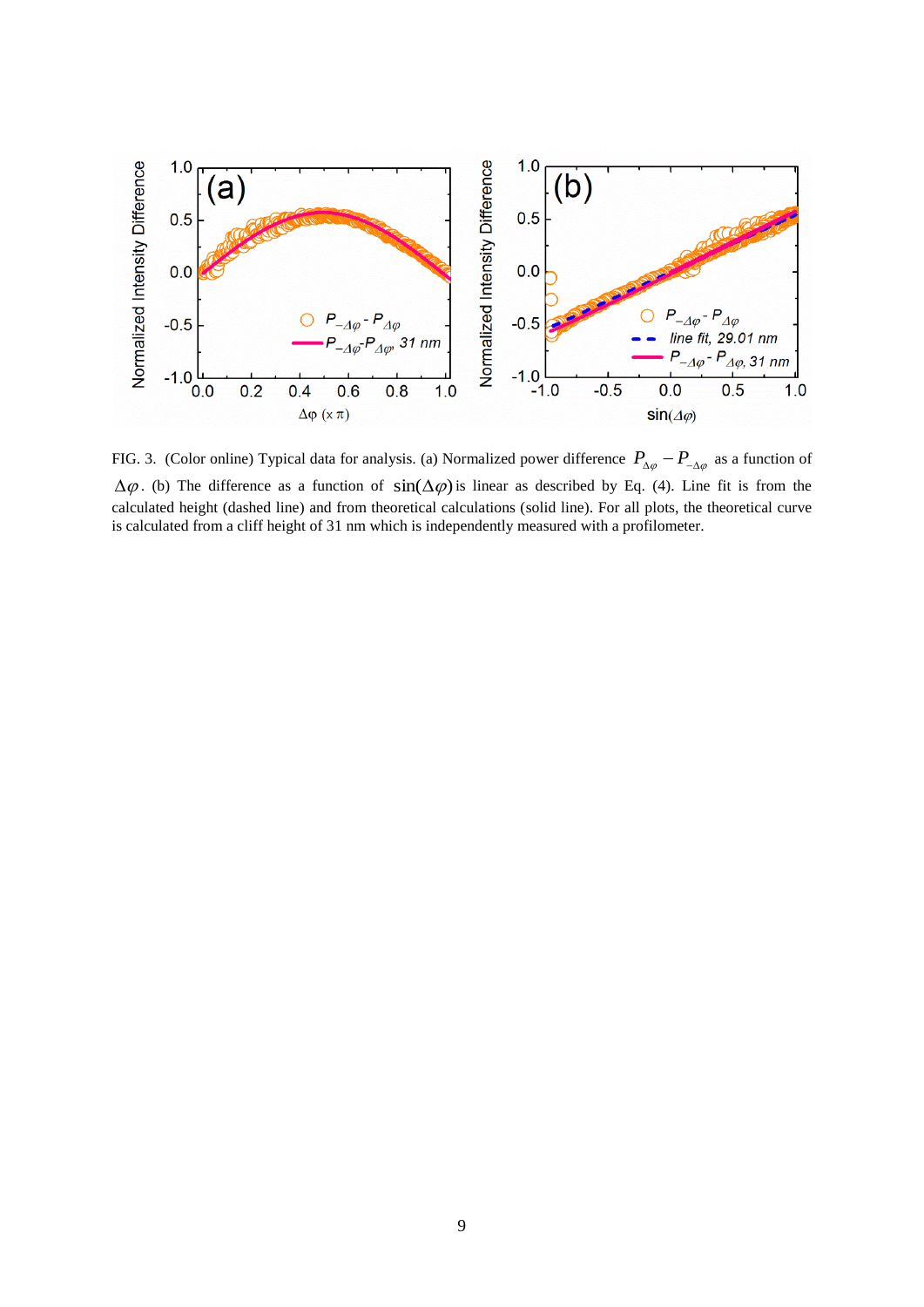Table I . Experimental thickness layer (in nanometers)

|          | Profilometry <sup>a</sup> | $CPI$ with mode projection <sup><math>\theta</math></sup> | Std Err |
|----------|---------------------------|-----------------------------------------------------------|---------|
| Sample 1 |                           | 1.89                                                      | 0.23    |
| Sample 2 |                           | 9.72                                                      | 9.17    |
| Sample 3 |                           | 29.01                                                     | 0.21    |

<sup>a</sup>Alpha-Step IQ Surface profilometer. The standard error in the height obtained with the profilometer is in order of nanometers  $(-1-2)$  nms) owing to the uneven surface of the sample.

bThe offset of  $\sim$  1.89 nm is due to the nonlinear relationship between the gray level value of an image and the phase that the SLM renders.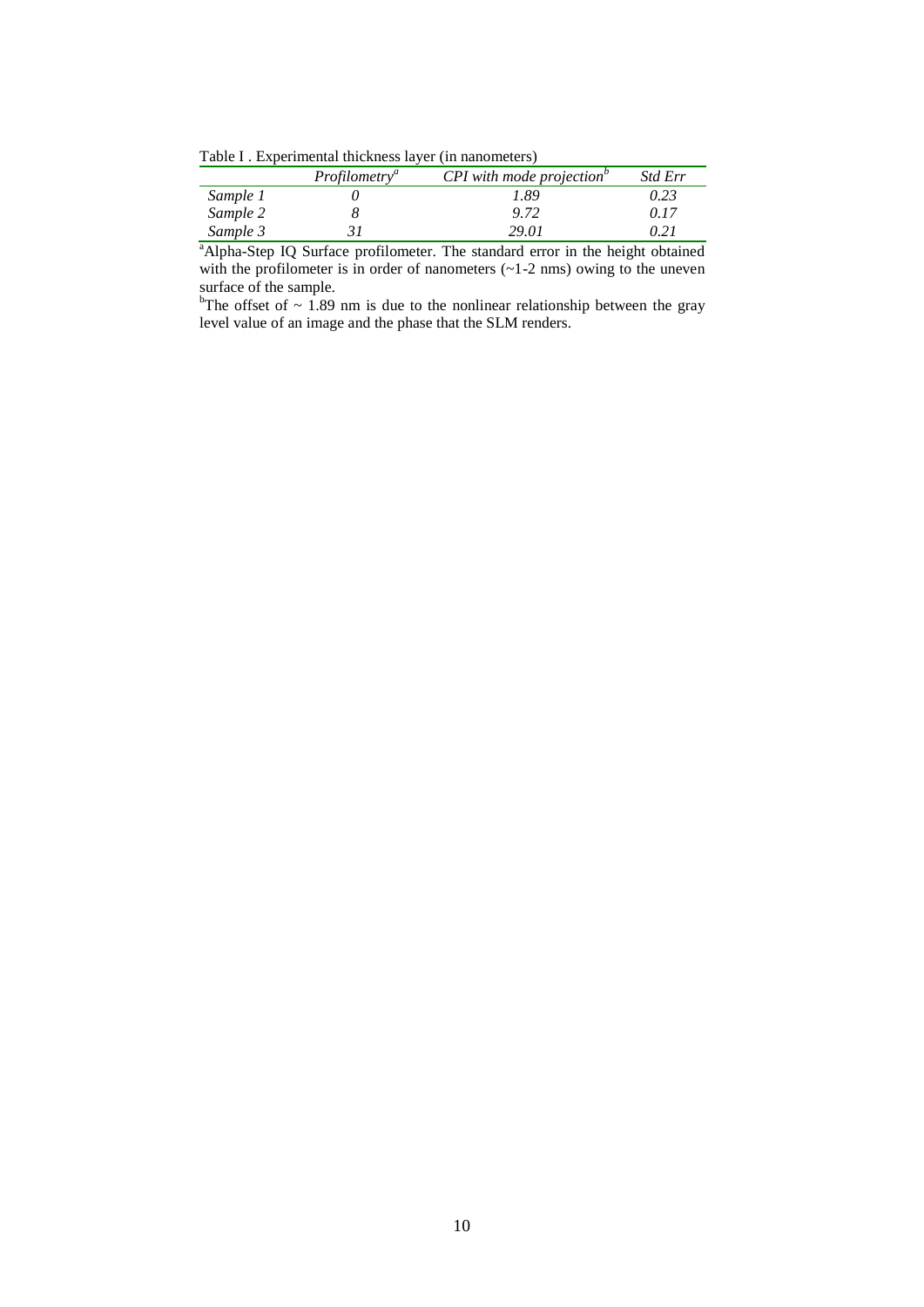

FIG 4. (Color online) Normalized differential signal  $\beta_1 - \beta_2$  as a function of the sample height when the reflected signal is projected onto a Gaussian mode with phase step  $\Delta\varphi$ . The solid, dash and dash-dotted ( $\times$  10) lines correspond to  $\Delta \varphi = \pi/2, \pi/4, 0$ , respectively.